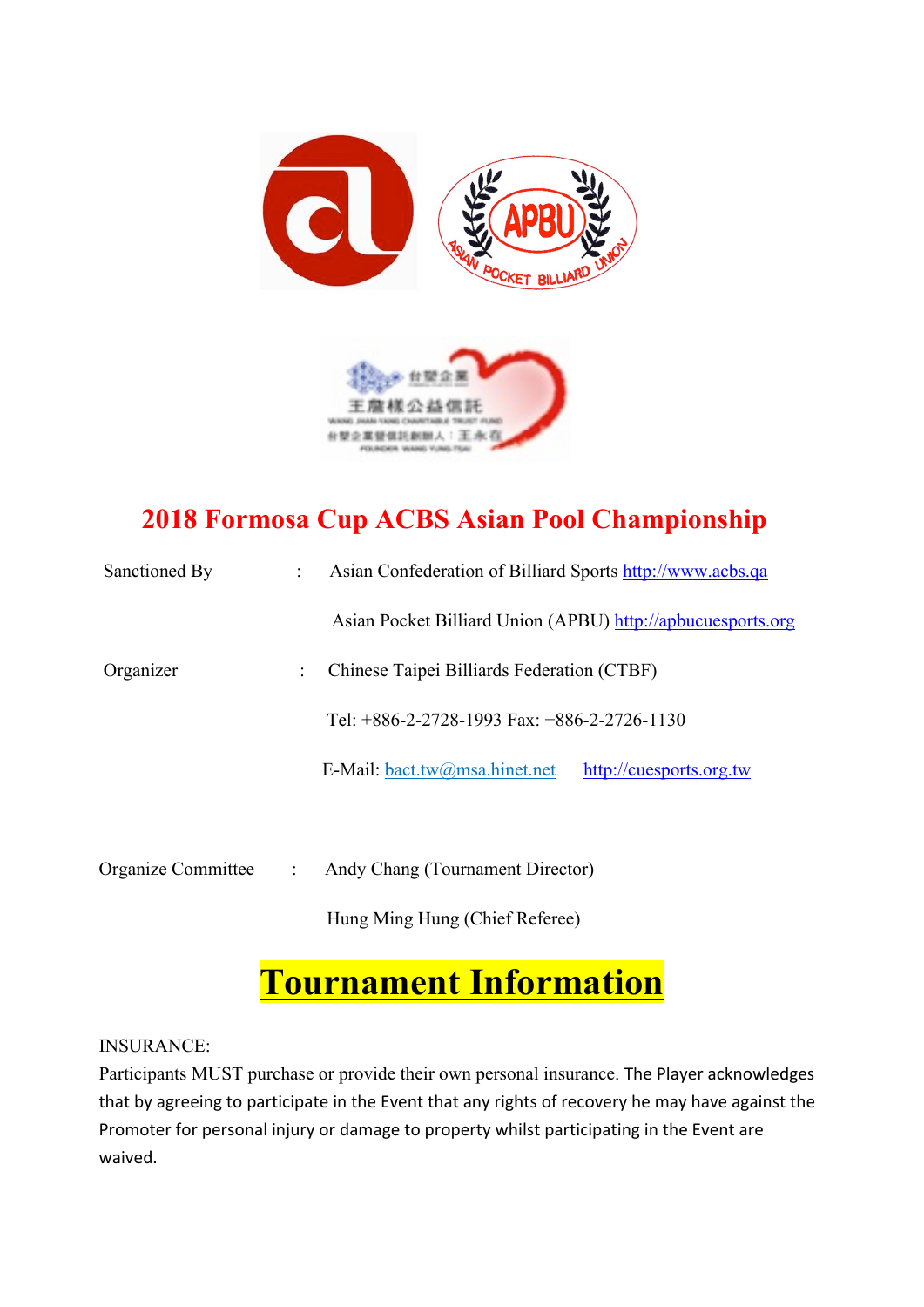#### **Discipline: Men: 9-ball Single,**

#### **Junior: Boy-9-ball Single, 9-ball Double, Girl -9-ball Single, 9-ball Double**

**Junior Age limit** ( will updated and confirm again according to WPA age limited)

Girls born from 01.01.2000

Boys born from 01.01.2000

#### **Venue: Ji Hsien Pool room**

2F, No.233, Luzhou Dist., New Taipei City, Taiwan (R.O.C.)

**Schedule** 30.July(MON)..- Arrival day

 31July- 3 AUG..-- 09:00h Start of matches 4 AUG- Day of departure

**Hotel A. Park City Hotel**‧**Luzhou Taipei (02)2285-5799 No. 8, Zhongshan 1st Rd., Luzhou Dist., New Taipei City 24748, Taiwan TWIN room: NT2,800**

#### **B. Hotel G7 Taipei: 02-8281-3888**

#### **372 Jixian Road, Lujhou District, New Taipei City**

The room rates for companions and coaches depends on the room type: Twin Room : NTD2100~2680 /night /breakfast

4 people: NTD3,200~3,480/night/ breakfast

(Please send your hotel booking to us, The rate above are subject to change and according to the different room type),Juniorplayers will be provided the free accommodation with sharing the twin room.

#### **Format / Races**

#### **Men Division:**

9-Ball, Race to 8 – Double Elimination till top 16 then Single Elimination.

Race to 11 in the final match.

#### **Juniors Division:**

9-Ball, Race to 7 – Double Elimination till Quarter-finals then Single Elimination.

#### **Girls Division:**

9-Ball, Race to 6 – Double Elimination till semi-finals then Single Elimination.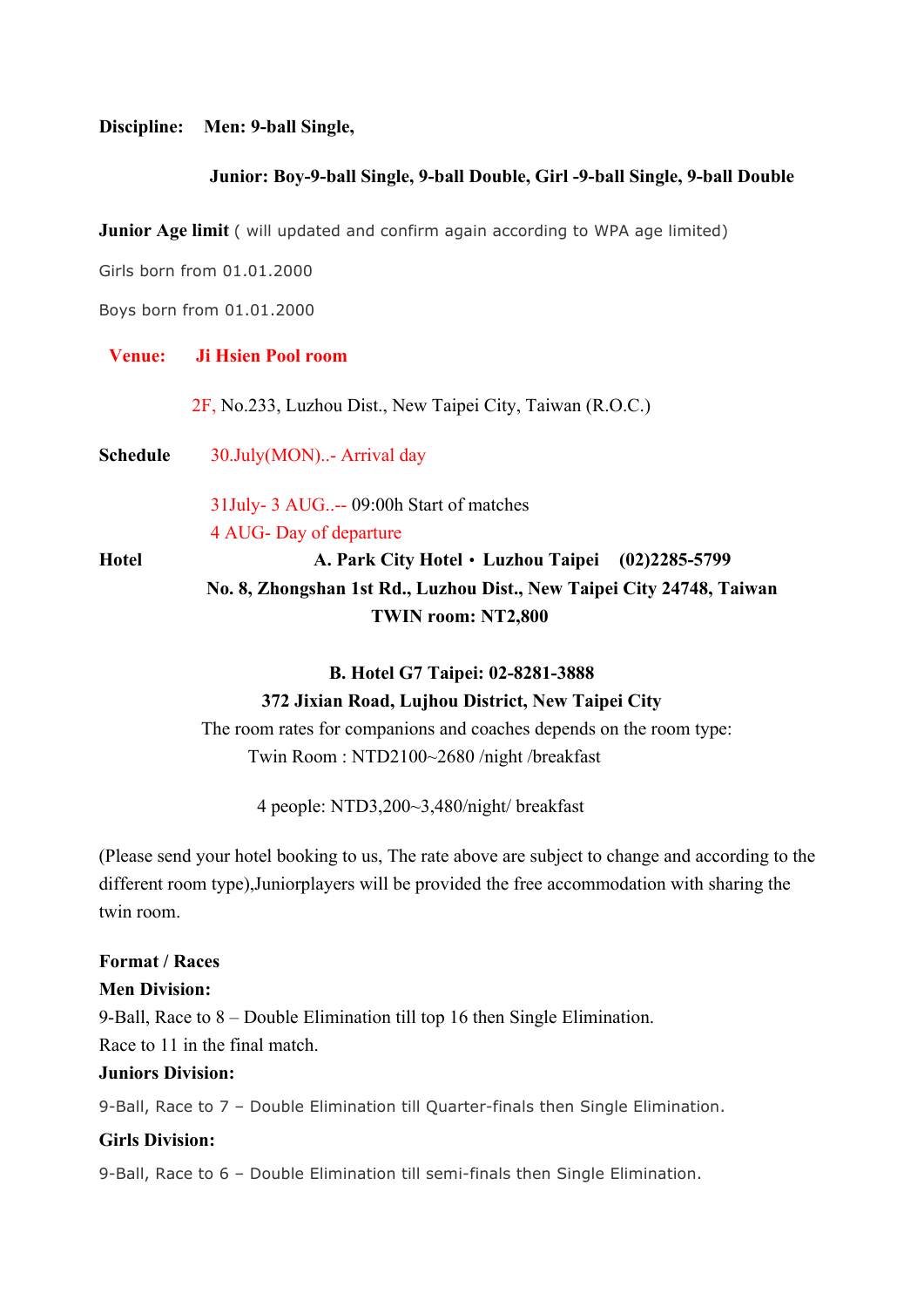**Break rules :** All tables are tapped."three point break rule" is used. No Break Box. Alternate Break

### **9-ball professional rule**

Additionally, three point rule will be used for all WPA events (See Regulations 18.Three Point rule) .

**Quota :** Each country may send 2 Men 2 boys and 2 girls.

Total fields : Men: 48, Boy 32, Girl 24 ( if there is spot return, host country will fill up the spot, if you need more spots, please contact us earlier)

**Winner:** Winner are guaranteed obtain the spot to participate in 2018 WPA World Men 9-Ball Championship.

## **Prize money for Men's division only:**

**Winner: USD 5,000**

**Runner up: USD 2,000**

**3rd place: USD1,000 X2**

**5-8th place: USD 500X4**

**Sign Up Open Date**: From 31 May 2018

**Entry Closing Date:** Closing date for entries is 15 June 2018,.

### Entry fee: None

**Travel Information** : Taoyuan International Airport (CKS) ( about 1 hour to Taipei)

Or Taipei Songshan international airport ( In Taipei)

**Table Clothes** : YTT

**Balls** : Cyclop